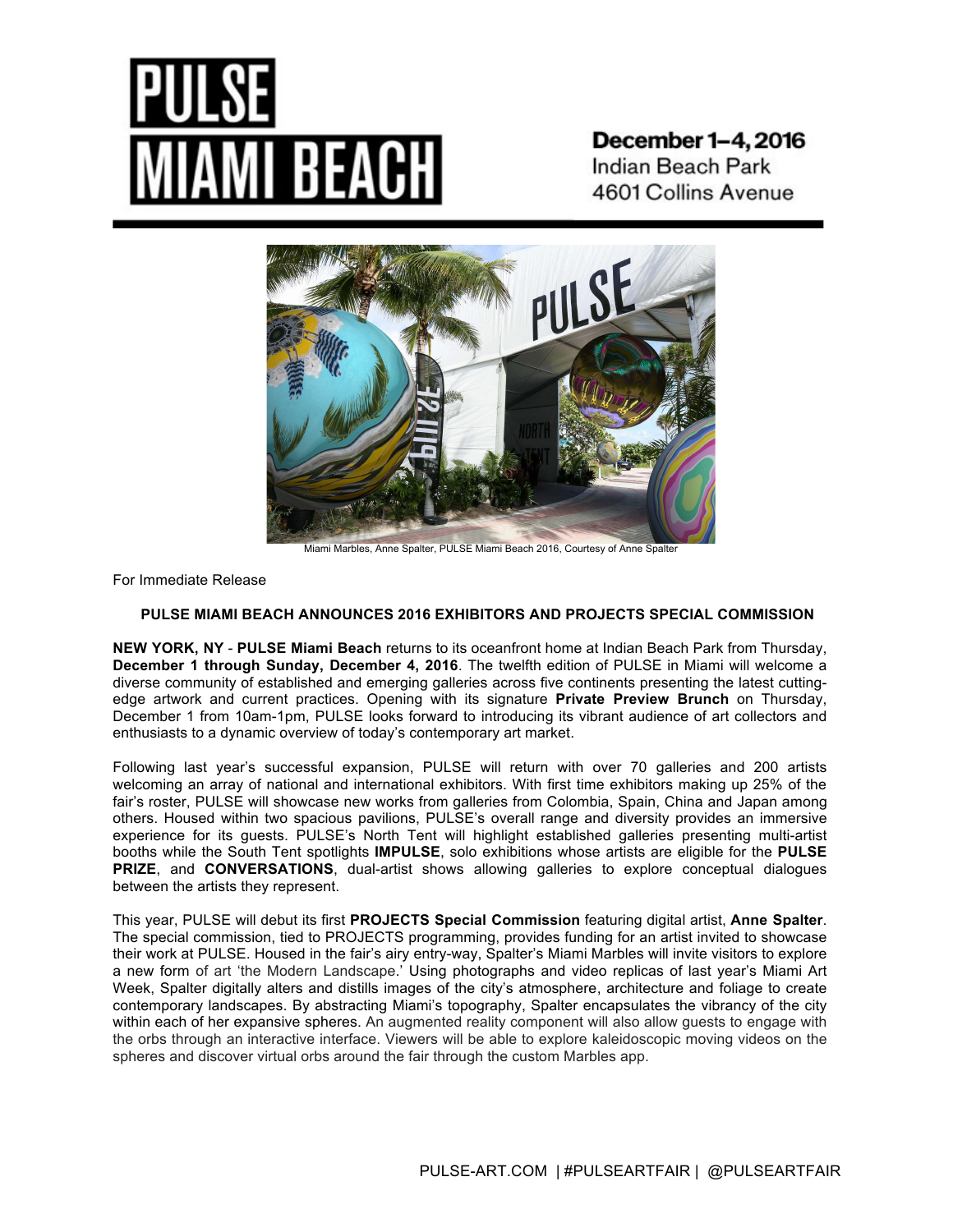# AI BEACH

**December 1–4, 2016** Indian Beach Park 4601 Collins Avenue

"With the continuing growth of international representation amongst our exhibitors and the debut of Anne Spalter's special commission, we look forward to championing an experience that creates an opportunity for deeper engagement and an even more rewarding experience for our exhibitors and visitors," says Director, Helen Toomer.

**PULSE Miami Beach 2016 Exhibitors Adah Rose Gallery**, Kensington, MD **ANTONIO COLOMBO ARTE CONTEMPORANEA**, Milan, Italy **Beautiful Asset Art Project**, Beijing, China **BEERS London**, London, UK **Black & White Gallery**, Brooklyn, NY **Black Ship Gallery**, Miami, FL **bo.lee gallery**, London, UK **Brian Gross Fine Art**, San Francisco, CA **Bryce Wolkowitz Gallery**, New York, NY **Carl Solway Gallery**, Cincinnati, OH **CEDE GALERIA**, Lima, Peru **Christopher Moller Gallery**, Cape Town, South Africa **Circle Culture Gallery**, Berlin, Germany **Cordesa Fine Art,** Los Angeles, CA **DANTE AND RANDALL**, Bogota, Colombia **Danziger Gallery**, New York, NY **Davidson Contemporary**, New York, NY **De Buck Gallery**, New York, NY **De Soto Gallery**, Venice, CA **Elizabeth Houston Gallery**, New York, NY **Elizabeth Leach Gallery**, Portland, OR **FIUMANO PROJECTS**, London, UK **Flowers**, London, UK and New York, NY **Frantic Gallery**, Tokyo, Japan **Galeria Leyendecker**, Santa Cruz de Tenerife, Spain **GALERIE FREY**, Vienna & Salzburg, Austria **GALERIE HEIKE STRELOW**, Frankfurt, Germany **Galerie Simon Blais**, Montreal, Canada **Gallery Hilger NEXT**, Vienna, Austria **GALLERY MoMo**, Tokyo, Japan **Gallery Poulsen**, Copenhagen, Denmark **Garis & Hahn**, New York, NY **Honey Ramka**, Brooklyn, NY **Hosfelt Gallery**, San Francisco, CA **Jack Fischer Gallery**, San Francisco, CA **JHB Gallery**, New York, NY **kinder MODERN**, New York, NY **KLEINDIENST**, Leipzig, Germany **Laffy Maffei Gallery**, Paris,France **MA2Gallery**, Tokyo, Japan **Monya Rowe Gallery**, Saint Augustine, FL **NEW ART PROJECTS**, London, UK **Nicholas Metivier Gallery**, Toronto, Canada **Patricia Sweetow Gallery**, Oakland, CA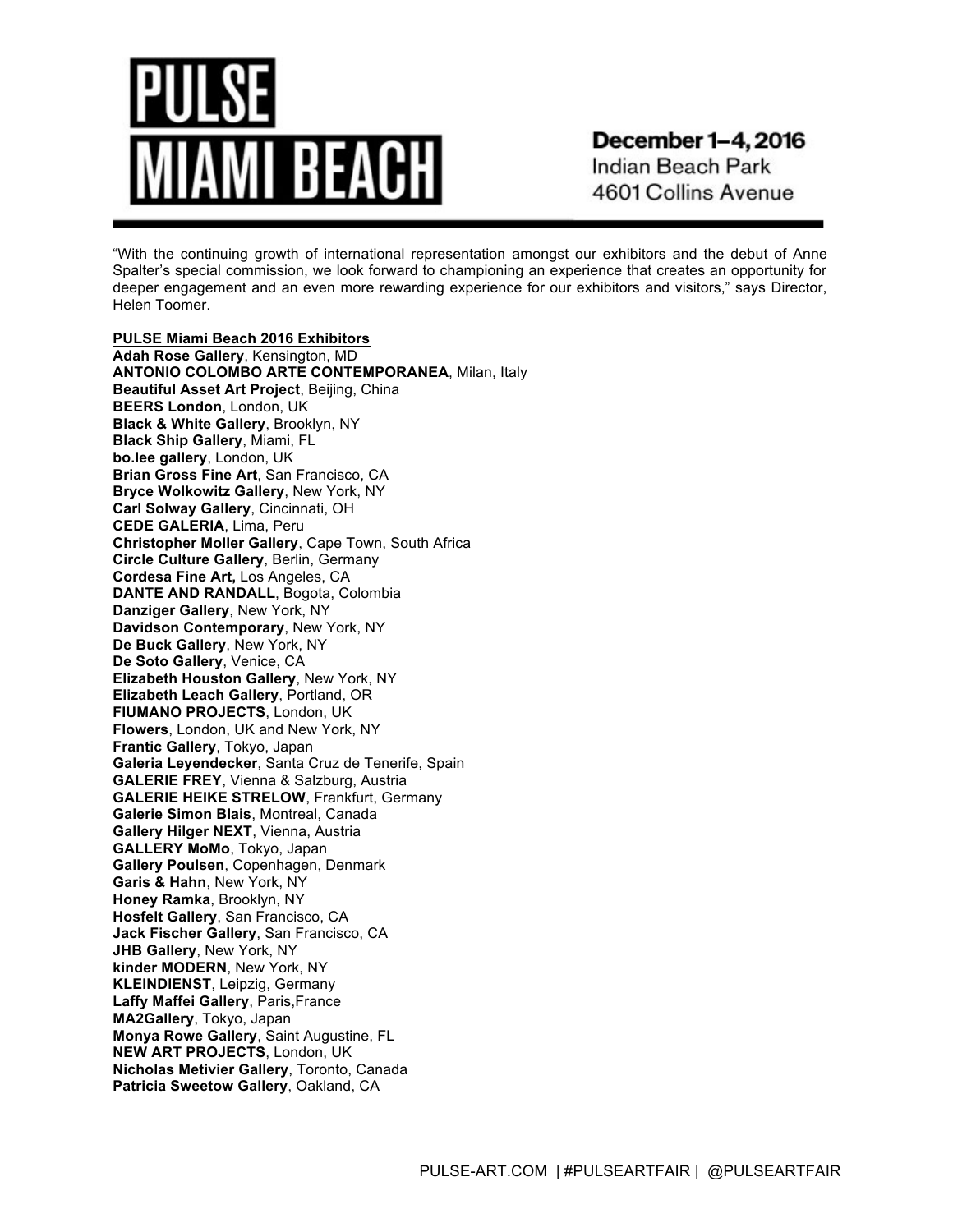# **MI BEACH**

**December 1–4, 2016** 

Indian Beach Park 4601 Collins Avenue

**Patrick Heide Contemporary Art**, London, UK **PDX Contmporary Art**, Portland, OR **Pentimenti Gallery**, Philadelphia, PA **Pictura Gallery**, Bloomington, IN **Planthouse**, New York, NY **Project: ARTspace**, New York, NY **Purdy Hicks Gallery**, London, UK **Rena Bransten Gallery**, San Francisco, CA **robert henry contemporary**, Brooklyn, NY **Römerapotheke**, Zürich, Switzerland **Samuel Freeman**, Los Angeles, CA **Sarl Galerie Christophe Tailleur**, Strasbourg, France **SEASON**, Seattle, WA **Sienna Patti**, Lenox, MA **Sim Smith**, London, UK **SLAG Gallery**, Brooklyn, NY **SVA Galleries**, New York, NY **taubert contemporary**, Berlin, Germany **Tyler Rollins Fine Art**, New York, NY **Uprise Art**, New York, NY **Vane**, Newcastle upon Tyne, UK **VICTORI + MO**, Brooklyn, NY **Von Lintel Gallery**, Los Angeles, CA **WAGNER + PARTNER**, Berlin, Germany **William Baczek Fine Arts**, Northampton, MA **William Turner Gallery**, Santa Monica, CA **Winston Wächter Fine Art**, New York, NY and Seattle, WA **Yancey Richardson**, New York, NY **YOD Gallery**, Osaka, Japan **YoungArts**, Miami, FL

# **CONVERSATIONS**

Larissa Bates & Jake Longstreth | **Monya Rowe Gallery** Michael Campeau & Caroline Mauxion | **Galerie Simon Blais** Tim Garwood & Jonathan McCree | **Sim Smith** Lennart Grau & Olivia Steele | **Circle Culture Gallery** Tony Gum & Professor Ablade Glover | **Christopher Moller Gallery** Rachel Hellmann & Mark Lyon | **Elizabeth Houston Gallery** Lauren Kalman & Mallory Weston | **Sienna Patti** Ken Matsubara & magma | **MA2Gallery**  Rania Matar & Michal Solarski and Tomasz Liboska | **Pictura Gallery** Julian Montague & Alicia Ross | **Black & White Gallery** Nic Rad & Brian Willmont | **VICTORI + MO** Hedley Roberts & Alex Wood | **NEW ART PROJECTS** Cornelia Schulz & Weston Teruya | **Patricia Sweetow Gallery** Keyser Siso & Ryota Unno | **Black Ship Gallery** Jordan Sullivan & Erin Lynn Welsh | **Uprise Art**